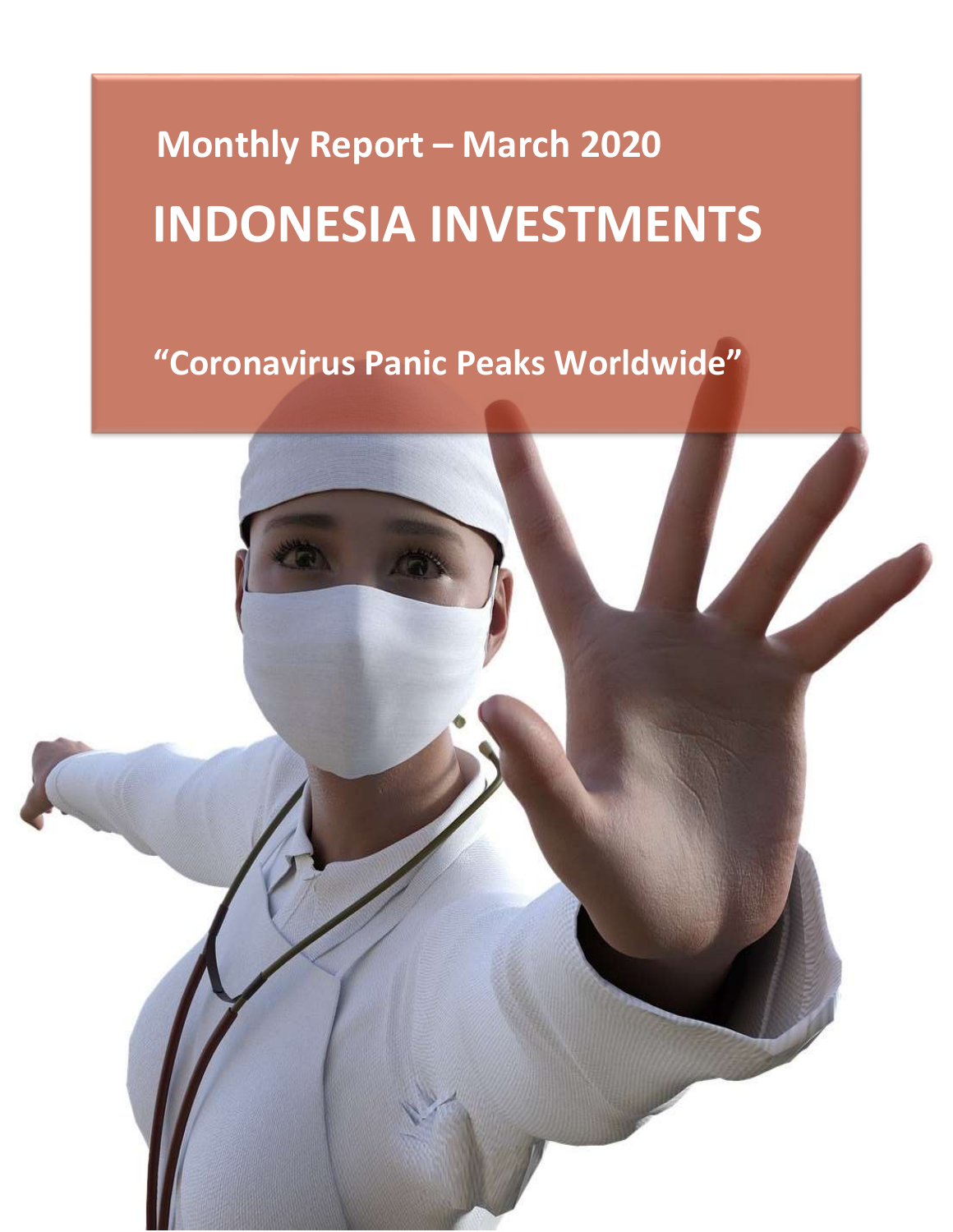# **Indonesia Investments Monthly Update**

*Coronavirus Panic Peaks Worldwide*

March 2020

# **ANTIFICATE INDONESIA**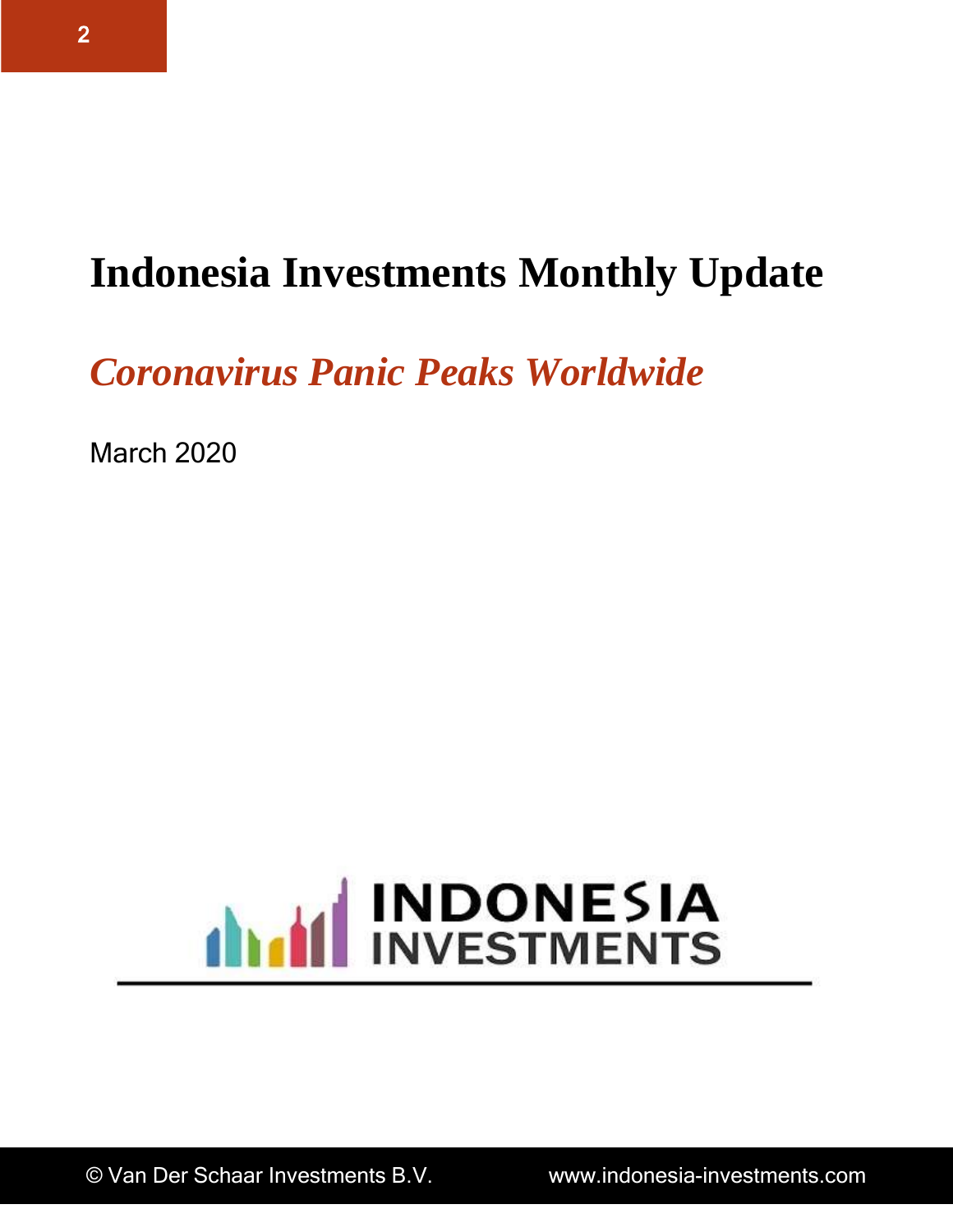## <span id="page-2-0"></span>Table of Contents

[Coronavirus Tips: How to Protect Yourself](#page-13-0) ……….…………………….…………. 14

#### **Analyses & Columns – Economy, Politics & Social Developments**

| • COVID-19 Update Indonesia; Can the Indonesian Government Handle the |  |
|-----------------------------------------------------------------------|--|
|                                                                       |  |

• Can the Healthcare Industry of Indonesia Cope with the Growing Number of Patients amid the Coronavirus Outbreak? …………………………………………. 51

| • Global Crude Oil Prices Decline to Historic Lows; How Does This Impact on |  |
|-----------------------------------------------------------------------------|--|
|                                                                             |  |

#### **Updates Indonesia – Economy & Financial Markets**

| • Monetary Policy: Bank Indonesia Cuts Benchmark Interest Rate Again in March |  |
|-------------------------------------------------------------------------------|--|
|                                                                               |  |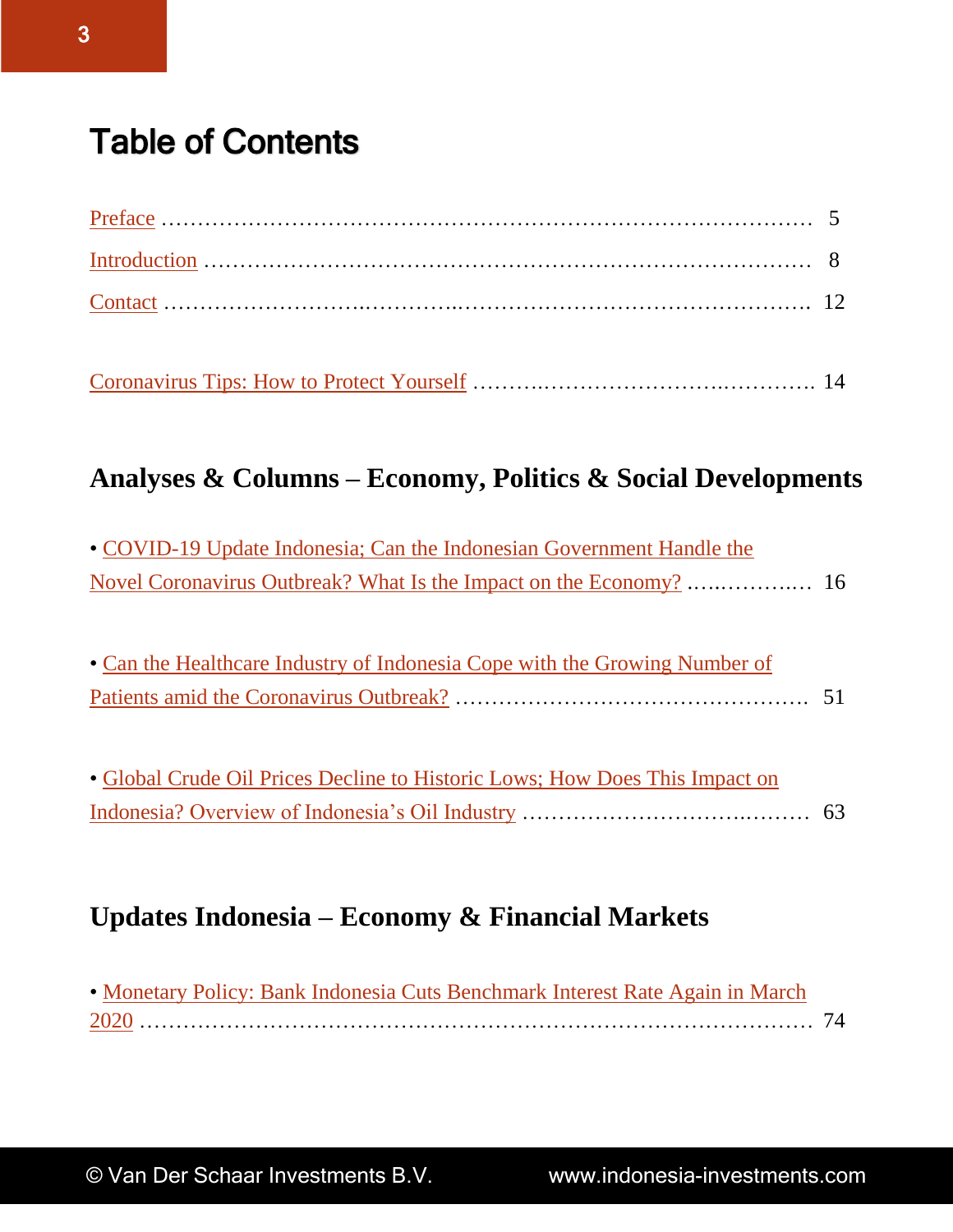| • Trade with China Drops amid COVID-19 Outbreak; Indonesia Posts Trade          |    |
|---------------------------------------------------------------------------------|----|
|                                                                                 |    |
|                                                                                 |    |
| • Consumer Price Index (CPI) Update: No Major Changes in Indonesian Inflation   |    |
|                                                                                 |    |
|                                                                                 |    |
| • Manufacturing Activity in Indonesia Deteriorates at Record Rate in March 2020 |    |
| $\frac{\text{as COVID-19} \text{ Hits}}{\text{as COVID-19} \text{ Hits}}$       | 95 |
| • Coronavirus Fears Put Heavy Pressures on the Indonesian Rupiah Exchange       |    |
|                                                                                 | 99 |
|                                                                                 |    |
|                                                                                 |    |
| Corporate Earnings Reports Indonesia's Listed Companies: Full-Year 2019  105    |    |
|                                                                                 |    |
|                                                                                 |    |
|                                                                                 |    |
|                                                                                 |    |
|                                                                                 |    |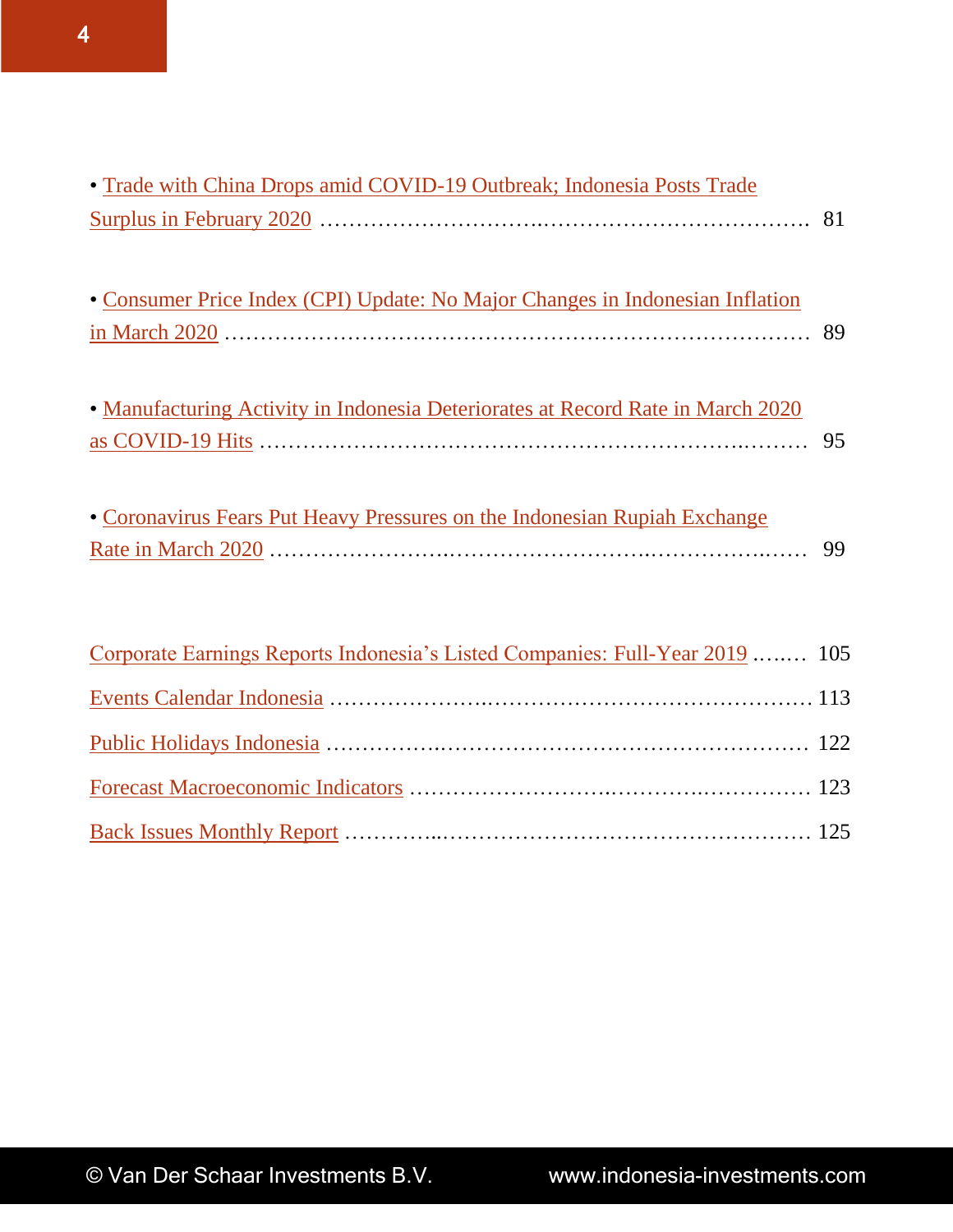### <span id="page-4-0"></span>Preface

The monthly report of Indonesia Investments is written and published by Van Der Schaar Investments B.V. – located in Delft, the Netherlands. The report aims to inform the reader of the latest, most relevant, political, economic and social developments in Indonesia as well as those key international developments that impact on the economy of Indonesian or its politics.

Our monthly reports are intended for a wide audience, including individual and corporate investors, financial market participants, policy makers, journalists, diplomats, academics, and analysts.



The website of Indonesia Investments is the key reference and access point for gaining knowledge about Indonesian markets, the economy, and cultures. The website is owned by Van Der Schaar Investments B.V., a privately-held investment company (Ltd.) which was established in 2009 but stands in a tradition that stretches back to urban development in the Dutch capital city of Amsterdam in the early 20th century. For more information about Indonesia Investments, please visit: **www.indonesia-investments.com**.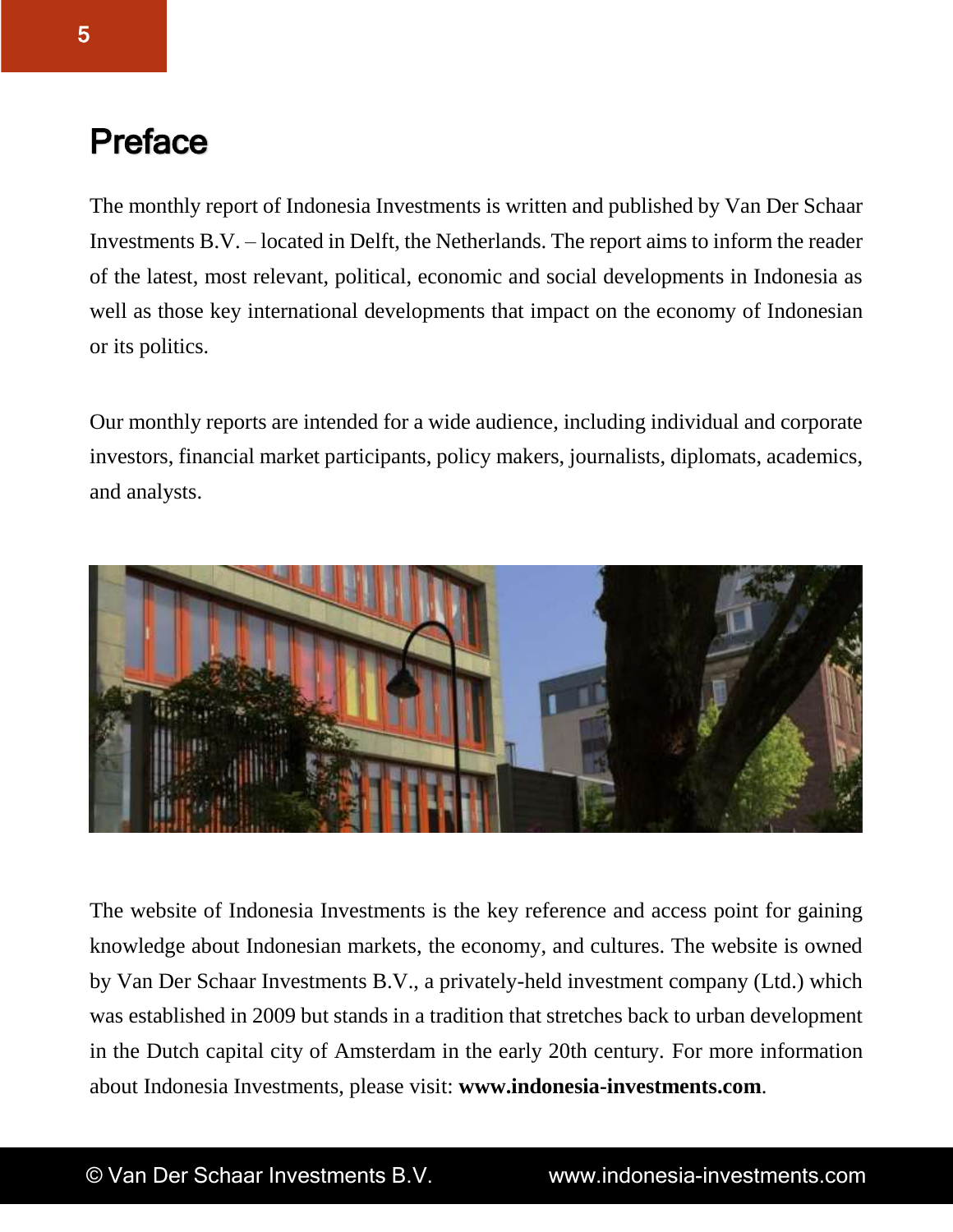To purchase our monthly report (or to subscribe), you can request for further (payment and subscription) details by sending an email to **info@indonesia-investments.com** or by contacting the following phone number **+62.8788.410.6944** (incl. WhatsApp messages). For questions, comments, and other feedback we can also be contacted through these two channels.

#### **A) Price Overview Monthly Reports – Individual Subscriptions:**

| 1 edition (one month)     | <b>IDR</b> 150,000   | <b>USD \$10</b>  | EUR $\epsilon$ 10 |
|---------------------------|----------------------|------------------|-------------------|
| 3 editions (three months) | <b>IDR 450,000</b>   | <b>USD \$30</b>  | EUR $\epsilon$ 30 |
| 6 editions (six months)   | <b>IDR 900,000</b>   | <b>USD \$60</b>  | EUR $\epsilon$ 60 |
| 12 editions (one year)    | <b>IDR 1,800,000</b> | <b>USD \$120</b> | EUR $€120$        |

Both content and photography in this report is copyright of Van Der Schaar Investments B.V. (all rights reserved) except when indicated otherwise. Our permission is required by those who want to publish or distribute (part of) the content or photography in our reports (Dutch law applies to this monthly report). It also implies that our reports cannot be shared with or distributed to others (this would be a copyright infringement). We therefore offer corporate subscriptions to those companies/institutions that want to distribute our reports among their staff-members and/or boards:

#### **B) Price Overview Monthly Reports – Corporate Subscriptions:**

| 1 edition (one month)     | <b>IDR</b> 1,500,000 | <b>USD \$100</b> | EUR $€95$  |
|---------------------------|----------------------|------------------|------------|
| 3 editions (three months) | <b>IDR 3,600,000</b> | <b>USD \$240</b> | EUR $E230$ |
| 6 editions (six months)   | <b>IDR 5,400,000</b> | <b>USD \$360</b> | EUR $€340$ |
| 12 editions (one year)    | <b>IDR 7,200,000</b> | <b>USD \$480</b> | EUR $€450$ |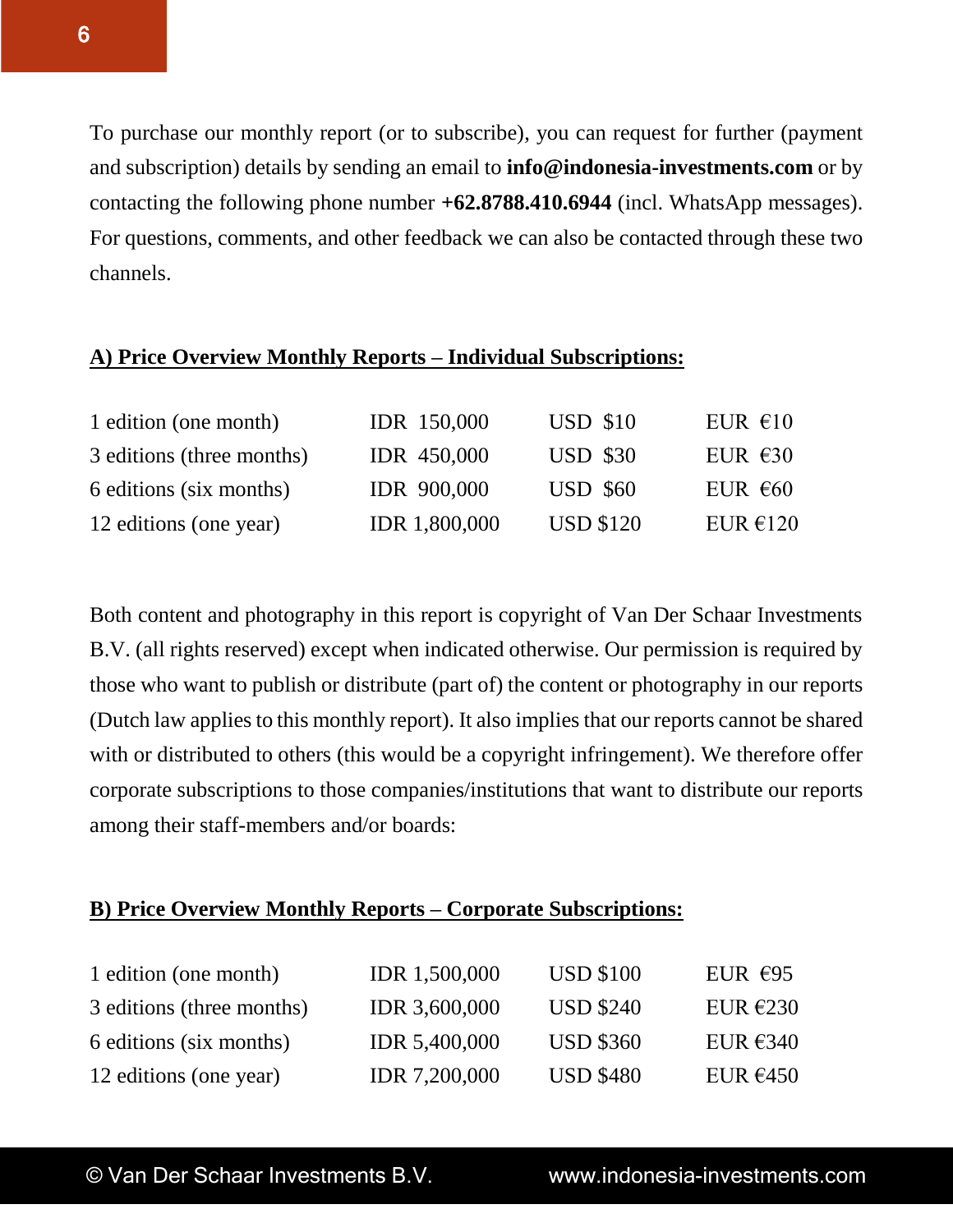We also offer a special distributor subscription for those institutions that want to distribute our reports to members in their network. For example, a chamber of commerce that buys this subscription is allowed to distribute our reports to those third-parties that are member of the chamber of commerce's network.

#### **C) Price Overview Monthly Reports – Distributor Subscriptions:**

| 1 edition (one month)     | IDR 5,000,000        | <b>USD \$350</b>   | EUR $\epsilon$ 325 |
|---------------------------|----------------------|--------------------|--------------------|
| 3 editions (three months) | <b>IDR 8,000,000</b> | <b>USD \$600</b>   | EUR $E$ 550        |
| 6 editions (six months)   | IDR 15,000,000       | <b>USD \$1,100</b> | EUR $€1,000$       |
| 12 editions (one year)    | IDR 25,000,000       | <b>USD \$1,800</b> | EUR $€1,600$       |

Back issues can also be purchased by contacting us at info@indonesia-investments.com or +62(0)8788.410.6944. Reports that were released more than a year ago are available at attractive discounts.

Lastly, we would like to emphasize here that – although we strive to present accurate, upto-date, and objective information to the reader – Indonesia Investments cannot guarantee the accuracy of all data that is included in this report.

----------------------------------------------------------------------------------------------------------

- **Individual Subscription**; reports are only intended for one individual
- **Corporate Subscription**; reports can be distributed within one company/institution

----------------------------------------------------------------------------------------------------------

- **Distributor Subscription**; reports can be distributed to members in a network

#### **[Return to Table of Contents](#page-2-0)**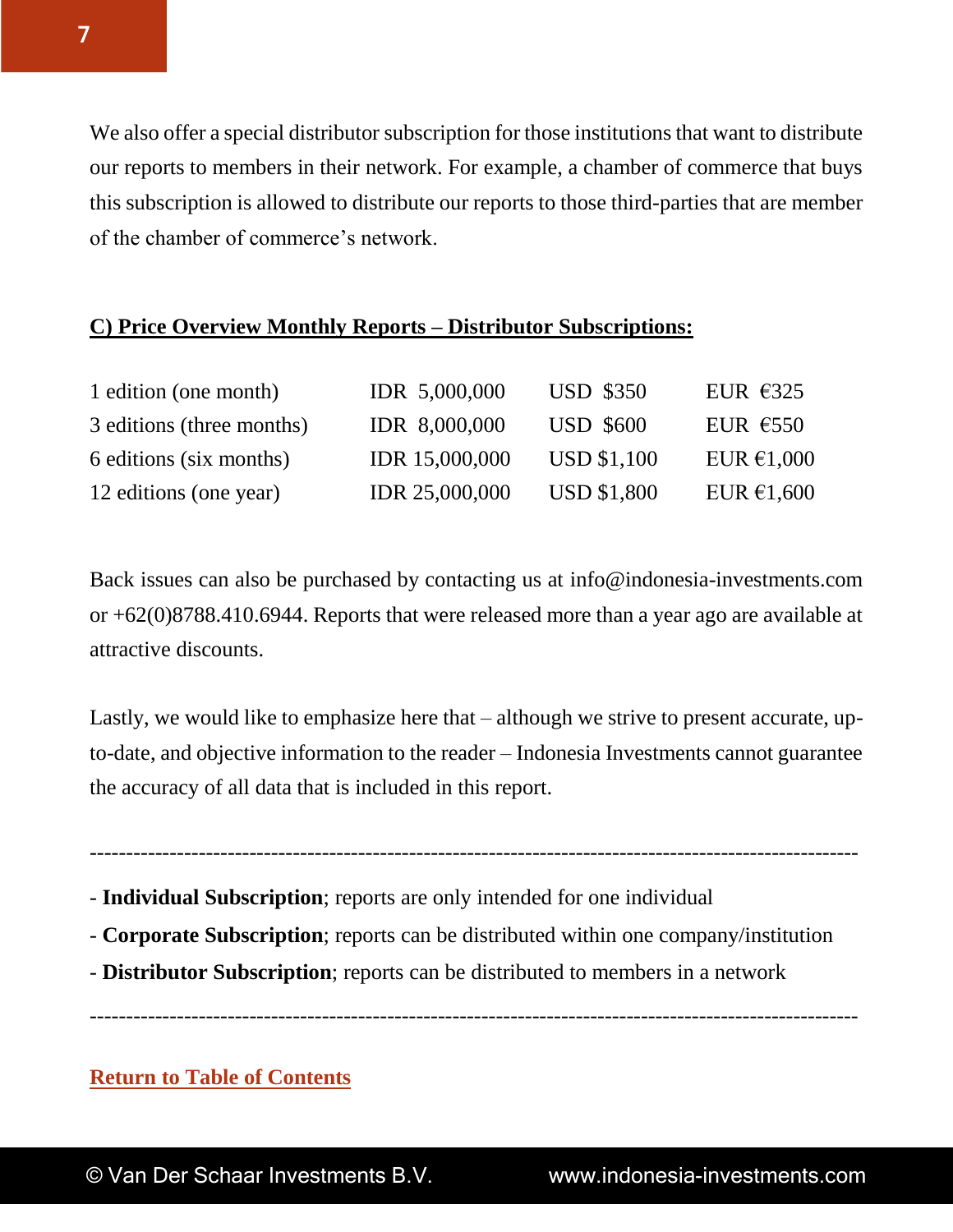## <span id="page-7-0"></span>Introduction – March 2020 Update

March 2020 was a memorable – even historic – month. Only on very rare occasions had we seen such a complete loss of confidence in financial markets across the globe (namely 'Black Monday' in 1987 and the 'Great Crash' in 1929). The reason behind this new crash is obvious: the novel coronavirus (COVID-19).

At the time of writing this introduction, the total number of confirmed COVID-19 cases (around the world) had just passed the one million mark, while the number of deaths had reached more than 50,000. Moreover, these figures are expected to grow significantly in the weeks, possibly even months, ahead. It is clear that the world is dealing with a serious threat.

In mid-March 2020 the World Health Organization (WHO) already labelled the COVID-19 outbreak a 'global pandemic'. Indeed, no country seems safe from the virus, and thus all governments around the globe (and other key institutions, such as central banks) need to come up with effective measures and solutions to limit the impact of the virus on society and on the economy. This is no easy undertaking considering we are in uncharted waters.

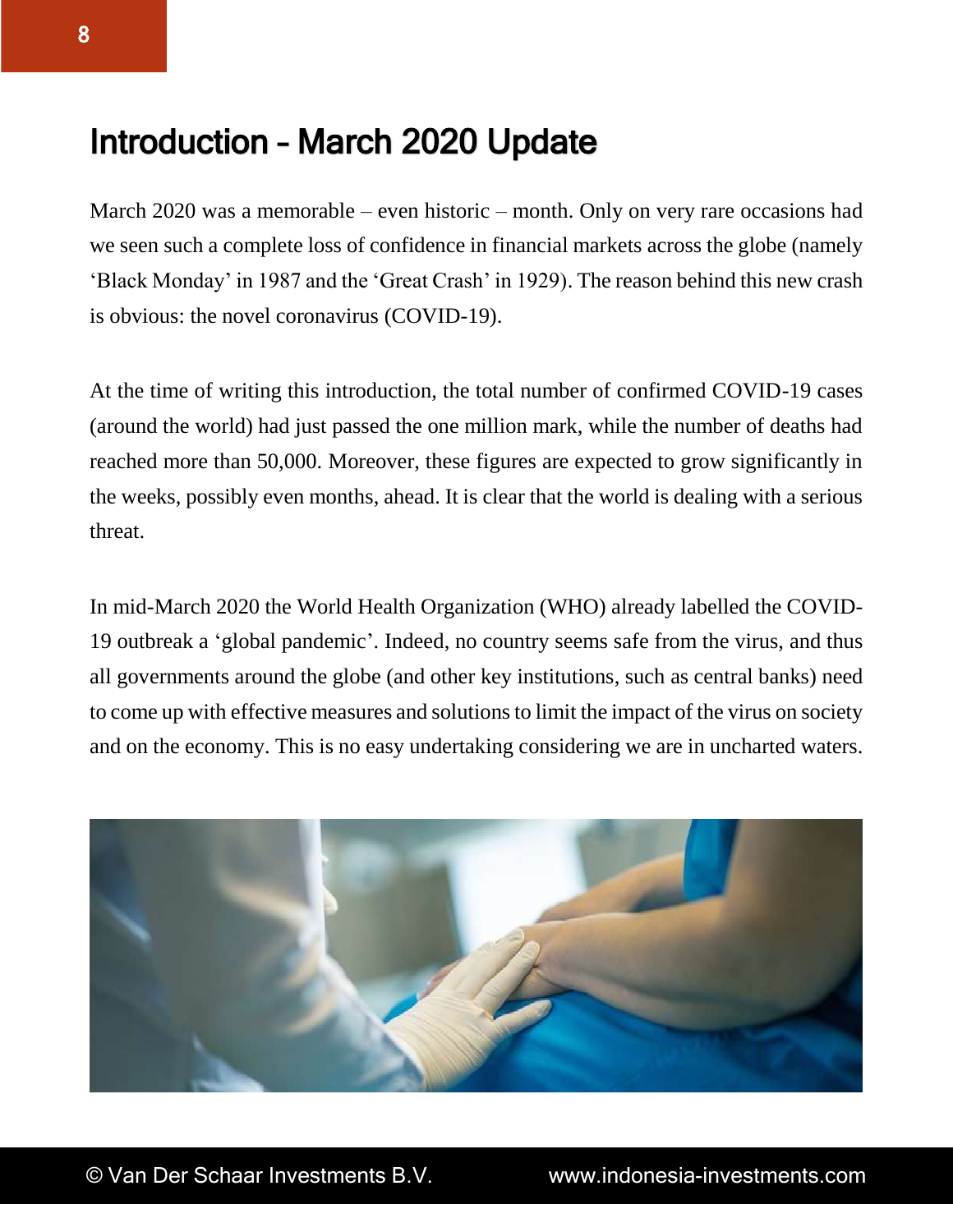What is remarkable about this new virus is that most healthy people who are infected will only show mild symptoms (or may not even notice at all that they are infected), while it can be fatal for those who have weakened immune systems (or who have other underlying health issues). This means that most fatalities involve the elderly. And there are a number of terrifying stories in global media about how various elderly had to die alone as family or other close ones were not allowed to be near them due to quarantine measures.

The COVID-19 outbreak has triggered a true health crisis. In those cities or regions where there are many COVID-19 infections, demand for intensive care beds, medical equipment (such as ventilators) and other medical services is outpacing supplies. Reportedly, in some Italian and Spanish hospitals it now feels like a war zone.

#### **Enormous Economic Consequences**

The economic consequences are bound to be enormous, with the world heading for a deep recession in the first half of 2020. Most governments have imposed various restrictions on the movement of people (urging people to stay at home, or  $-$  if possible  $-$  work from home), have banned the organization of events, and have ordered the temporary closure of certain businesses (such as cafés and bars). It has resulted in a huge decline in economic activity around the world. Meanwhile, trade flows are disrupted too, especially due to the lockdown in China, which is a key source of raw materials for industries across the globe, thereby disrupting global manufacturing activity.

The huge drop in economic activity makes victims. When sales decline, companies start to struggle financially, encountering difficulty to pay employees' wages, to repay debt, or rent office space. This subsequently leads to rising unemployment, various bankruptcies,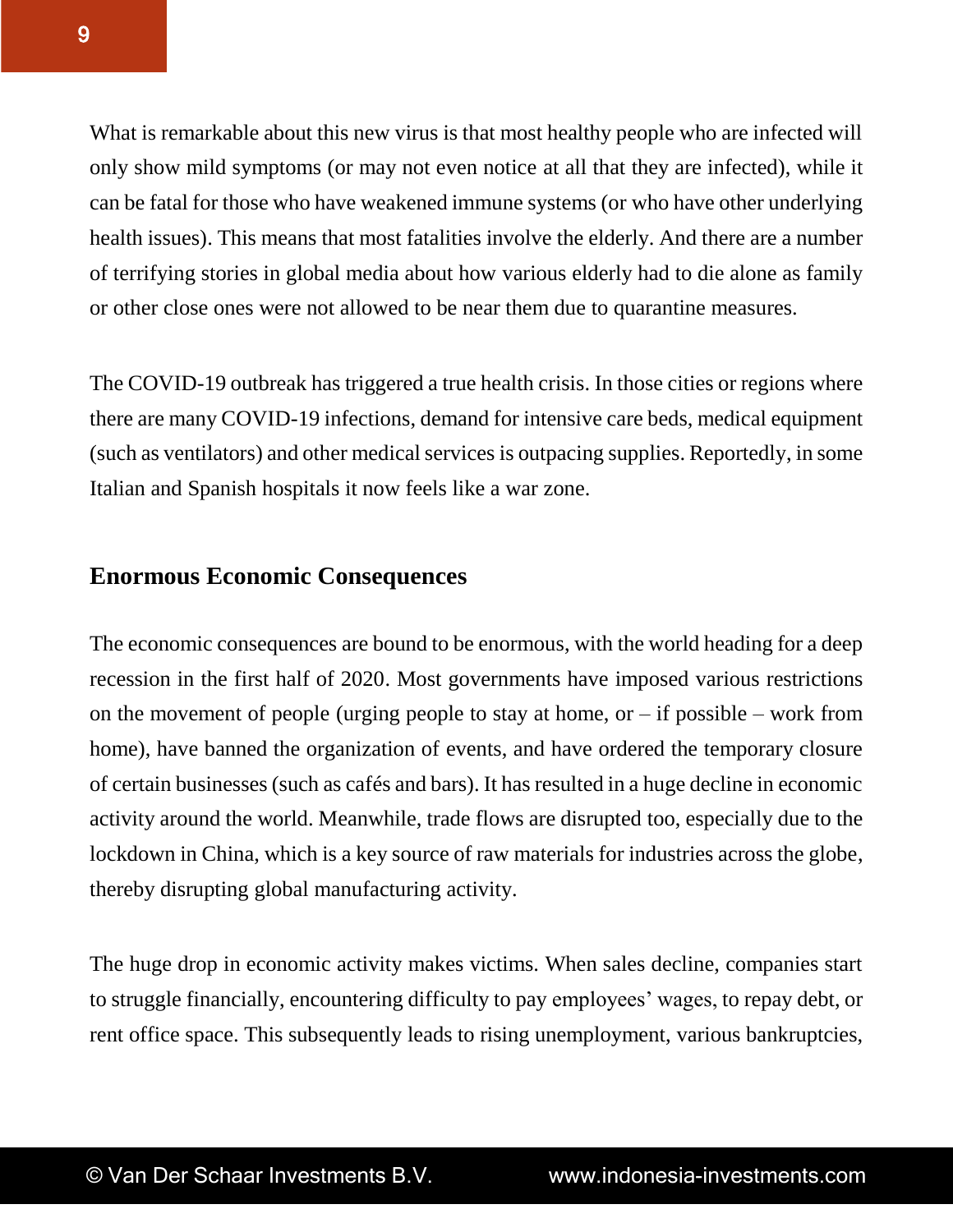and bad loans for banks. And in emerging markets, many micro and small entrepreneurs are in jeopardy of falling into full poverty once their incomes vanish; a social crisis looms.

To avoid this chain of events, governments and central banks are forced to come up with unprecedented stimulus packages. And despite these packages, many analysts are already talking about how the world-shattering COVID-19 outbreak will lead to permanent shifts in political and economic power, in ways that will become apparent only later (similar to the impact of the fall of the Berlin Wall at the start of the 1990s, or, the Asian Financial Crisis in the late 1990s).

#### **A Roller Coaster Ride in Global Financial Markets**

As mentioned in the first paragraph, rarely do we see such as huge crash in global markets as we did in March 2020. Across the globe benchmark stock indexes plunged between 25 - 40 percent (compared to their positions at the start of the year). Volatility was uncanny. Losses were particularly massive in the first three weeks of March 2020, when it started to become very clear that the virus was spreading – and making victims – in the West.

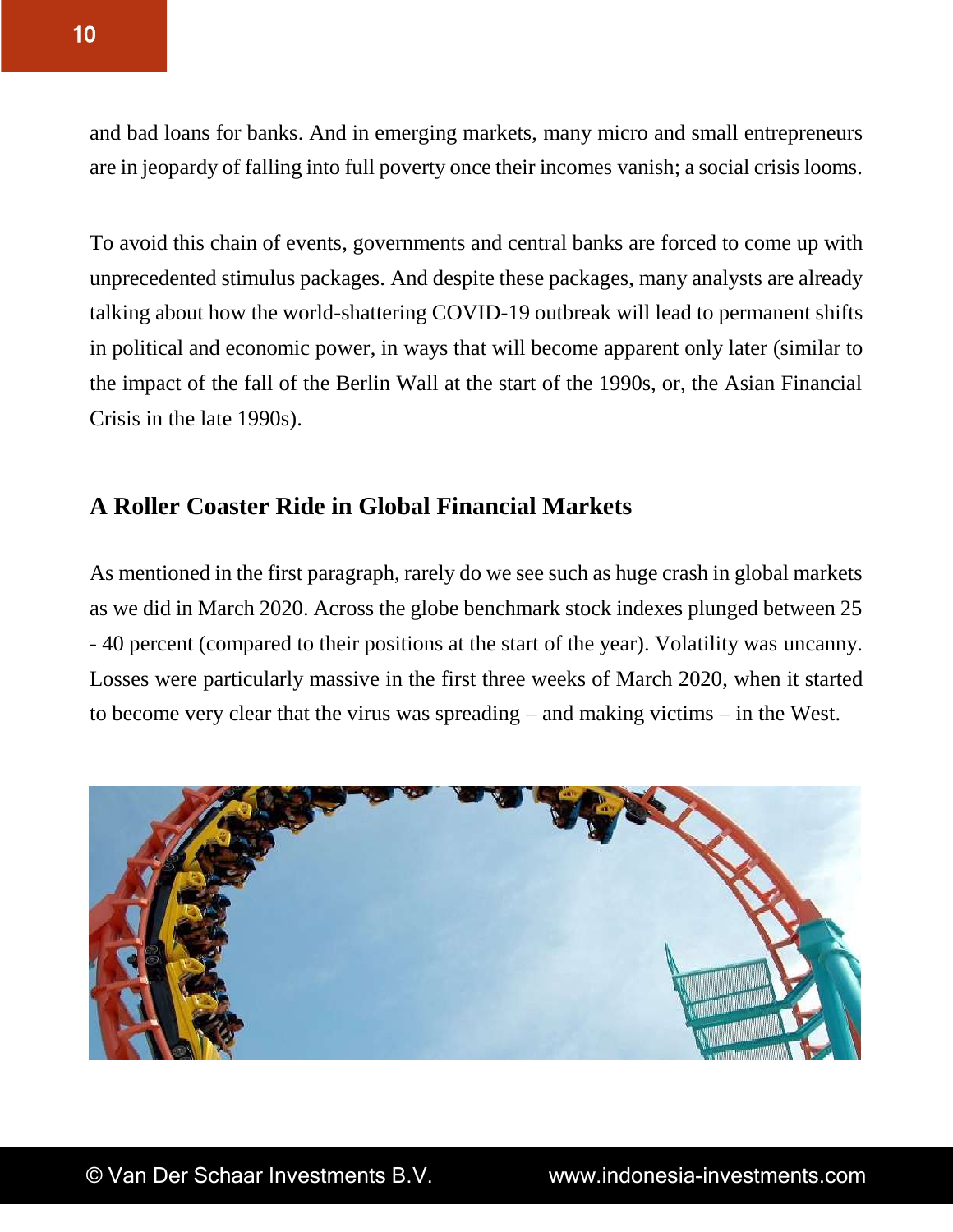It became a common sight to see benchmark indexes (such as the US Dow Jones Industrial Average) plunging, or rebounding, by more than five percent in one day. On some days, these indexes even dropped (or rebounded) over 10 percent.

Despite strong rebounds on some days, stocks were in deep red territory, overall, during the first three weeks of March 2020. It showed that market participants had completely lost their confidence, and went for safe haven assets (especially when coronavirus fears became burdened by an unfolding crude oil price war between Russia and Saudi Arabia which caused global oil prices to touch historic lows).

Initially, it seemed that monetary stimulus programs announced by central banks around the world failed to ease investors' minds as stocks remained in deep red territory. But in the last week of March 2020 this trend reversed; stock markets started to recover (albeit high volatility persisted). It is assumed that the combined total of stimulus packages that were announced by governments and central banks in the first three weeks of March 2020 finally succeeded in convincing market participants that they will go all out to limit the negative impact of the COVID-19 crisis on the economy and on society.

In the remainder of this March 2020 report we focus on how the COVID-19 crisis impacts on the economy and society of Indonesia.

#### **Indonesia Investments**

Delft (the Netherlands) & Jakarta (Indonesia) 03 April 2020

#### **[Return to Table of Contents](#page-2-0)**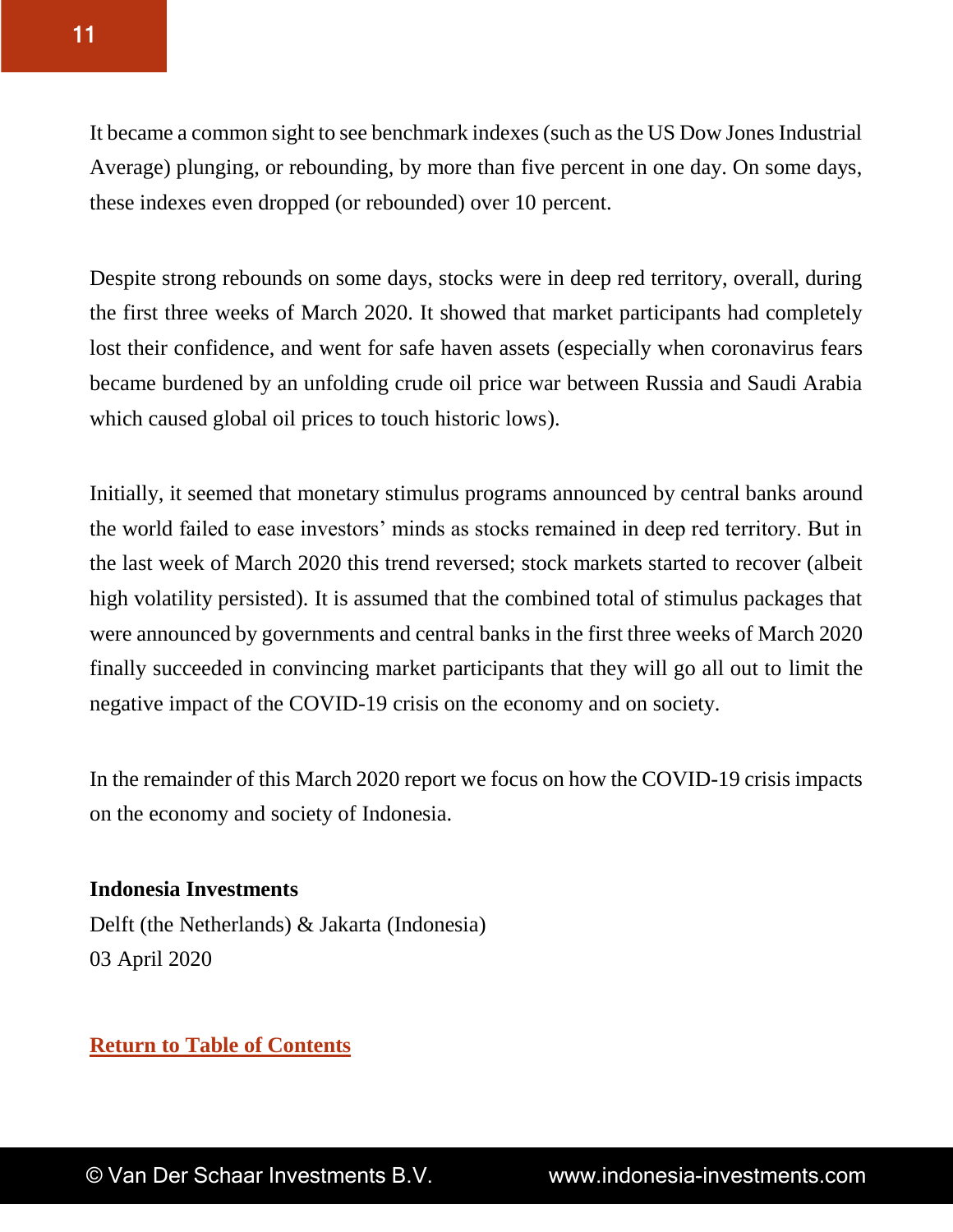## <span id="page-11-0"></span>**Contact**

#### **Office Delft, the Netherlands**

Vaandelstraat 42 2611 DB Delft The Netherlands M +31 (0)6 27 05 85 32 E info@vanderschaar-investments.com

#### **Representative Jakarta, Indonesia**

Ms Lori Siregar Jl. Tanjung Duren Raya No. Kav 5-9, RT.3/RW.5 West Jakarta - 11470, Indonesia M +62 (0)8 788 410 6944 (incl. WhatsApp texts) E [info@indonesia-investments.com](mailto:info@indonesia-investments.com)



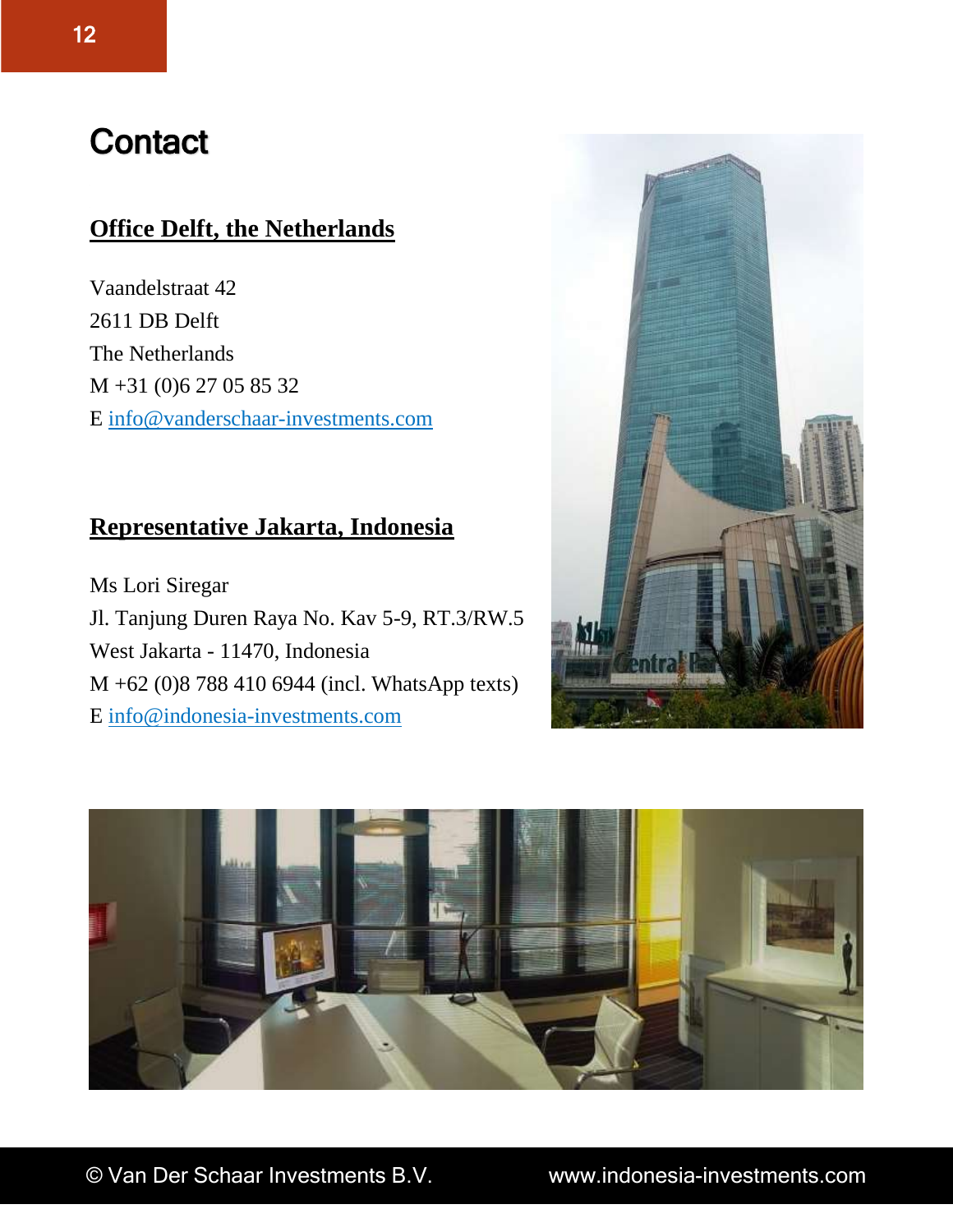

The International Hospitality Equipment, **Technology, Style, Interiors & Amenities** and Foodservice Trade Exhibition

The International Gourmet & Specialty **Food and Beverage Trade Exhibition** 

# **ENHANCE THE BUSINESS Expand Your Hospitality Excellence**



# 22-24 July 2020

Jakarta International Expo (JIEXPO)

Kemayoran, Jakarta - Indonesia

#### www.hotelexpoindonesia.com

Contact us:

**INDONES** 

Indonesia Wiwiek Roberto +62212525320 wiwiek@pamerindo.com

Asia  $_{\odot}$ Davin Er informa DID. +6562336688 apple-isoa@ubm.com **markets** 

Worldwide Fiona Murray Tel. +44 20 7560 4309 Fiona, Murray @ubm.com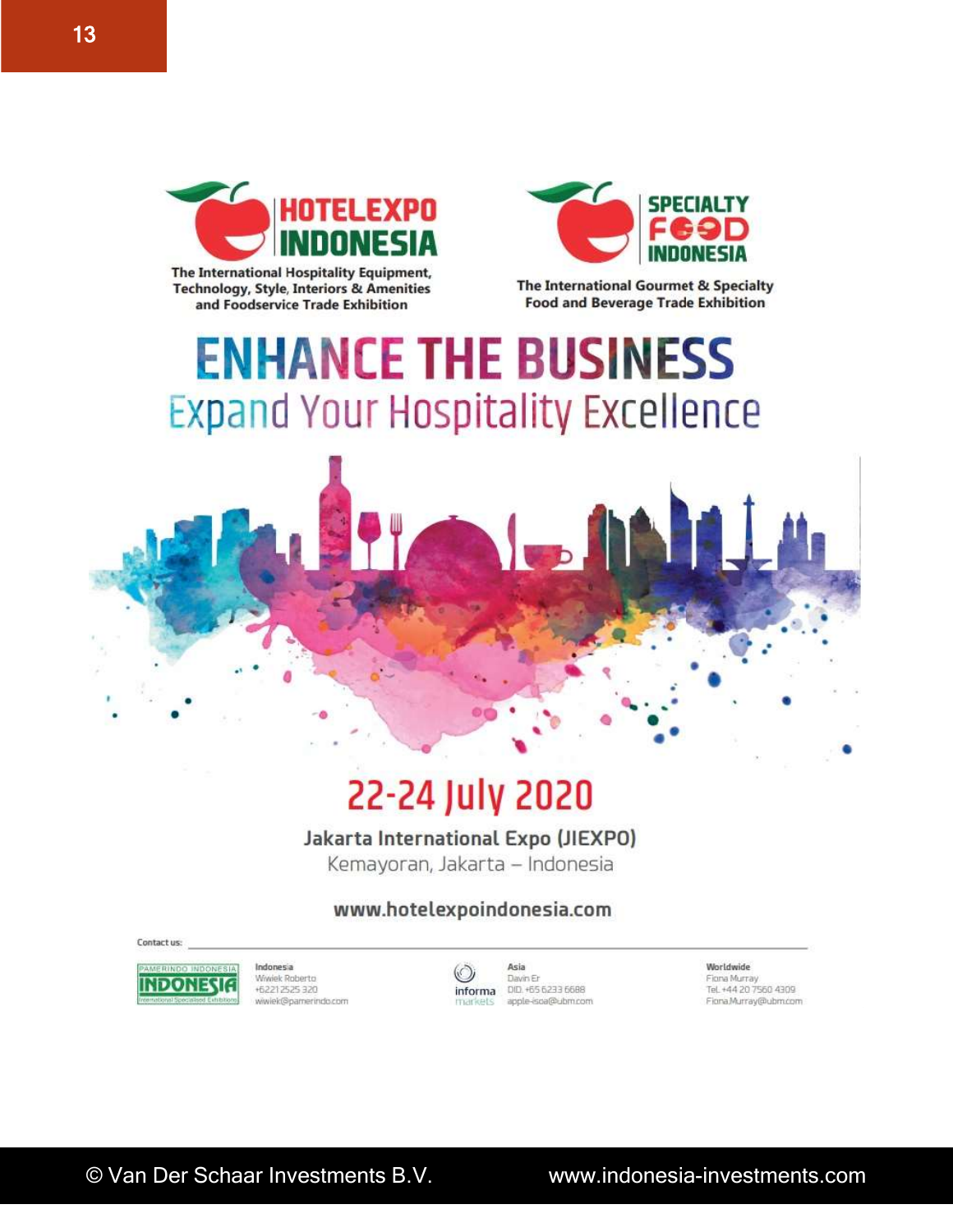# <span id="page-13-0"></span>Coronavirus Tips: How to Protect Yourself

There is currently no vaccine to prevent the novel coronavirus disease (COVID-19).

However, you can protect yourself and help prevent spreading the virus to others if you:



- **Wash your hands regularly for 20 seconds, with soap and water or alcohol-based hand rub. Remember that before your hands are clean, you should not touch your face, especially not (around) your eyes, nose and mouth because those are the key entrance points for any virus.**

- **Cover your nose and mouth with a disposable tissue or flexed elbow when you cough or sneeze. In case you feel unwell, wear a mask (to protect other people) and keep washing your hands often and thoroughly.**





- **Stay inside; avoid contact with people. Also, avoid going to crowded places or public places where people can leave the virus on items such as a doorknob, bench, or handrail. Hence, after returning home from grocery shopping, wash your hands. You may also want to wash the products you bought, because people tend to touch products that are on display in the supermarket.**